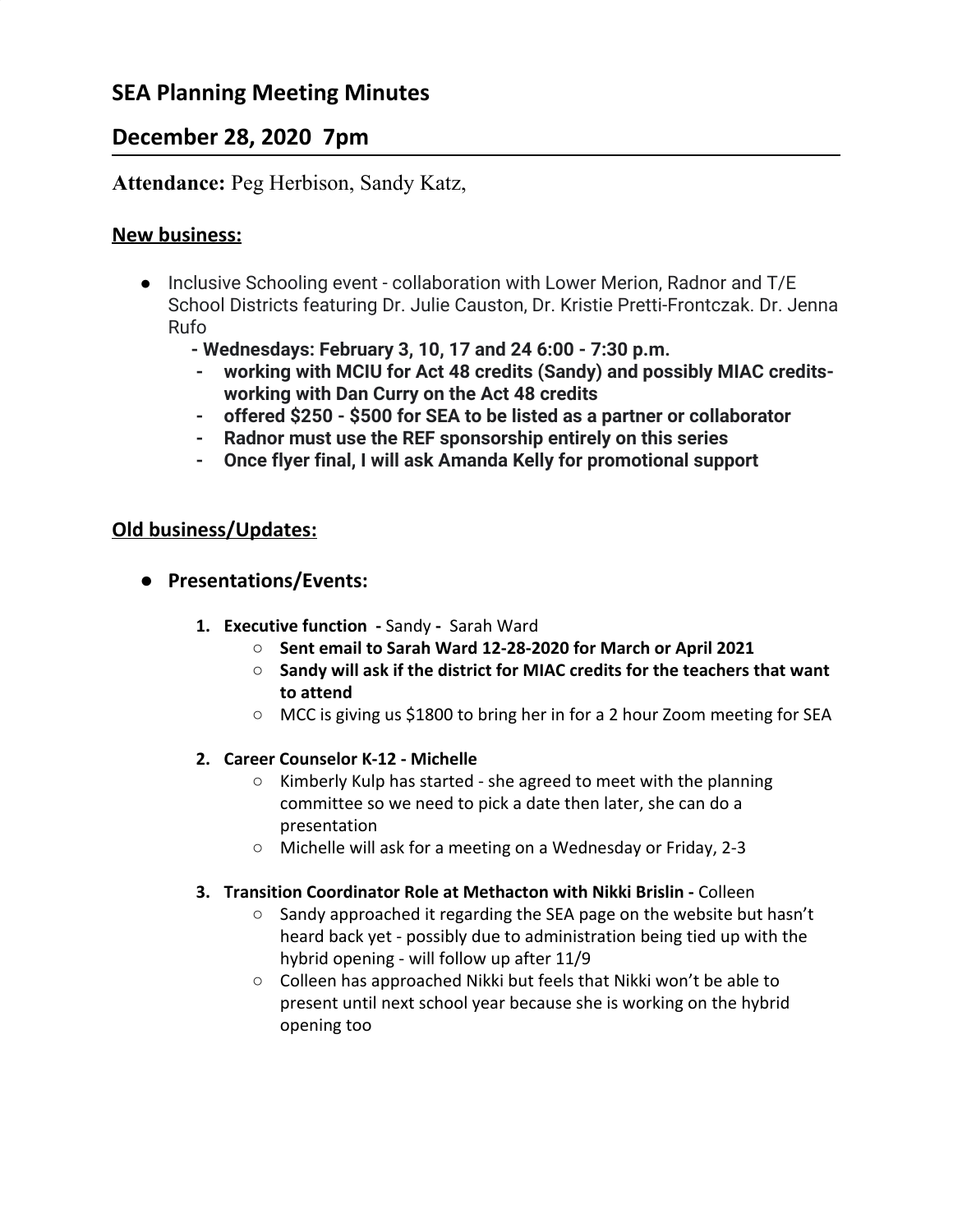- **4. Parent social event -** will look at this at a future meeting possibly an outdoor, in-person event- fire pit with s'mores (Zenia's yard), movie night - possibly March 18th
	- Possibly a Zoom game night or a social with breakout room chats by school or by topic
- **5. ON HOLD: Virtual Event Ideas: dance/joke parties, crafts, show and tell, geocaching, games (separate by age group)-** possibly try to help our kids in the events that the H&S's are doing
	- Arcola did a fall virtual festival with scavenger hunt, bingo, and trivia
- **6. ON HOLD: Follow up presentation by Ann Marie Licata**
	- Hold on this while we see how the collaboration inclusion meeting goes

**Possible dates**: third Thursdays: 1/21, 2/18, 3/18, 4/15, 5/20 **All virtual, all evening**

## **Budget:** Michelle, Treasurer

- Budget: \$4321.77 (includes the \$1800 for Sarah Ward)
- Received \$1800 from MCC from the student loan fund to be used for a speaker - Sarah Ward to speak on Executive Function

## **Fundraisers:**

- Virtual Fundraisers
- Clothing collection Tommy Spring, 2021
- Fruit sale at holidays
- Corropolese dine and donate Peg
- Design a t-shirt or other items and sell them- kids submit art to use maybe do a mosaic of all of the art submitted
- Ask at MCC or each H&S for a calendar of H&S fundraising events -Sandy and Peg
- **● Planning meeting dates:**
	- $\circ$  1/25, 2/22, 3/22, 4/26, 5/24, 6/28
	- 7-9pm, all Zoom

## **Our Mission:**

The Special Education Alliance provides a **network of support** for parents and caregivers of students with developmental or physical disabilities. The SEA offers **access to relevant information and education** while **providing opportunities to connect with other**